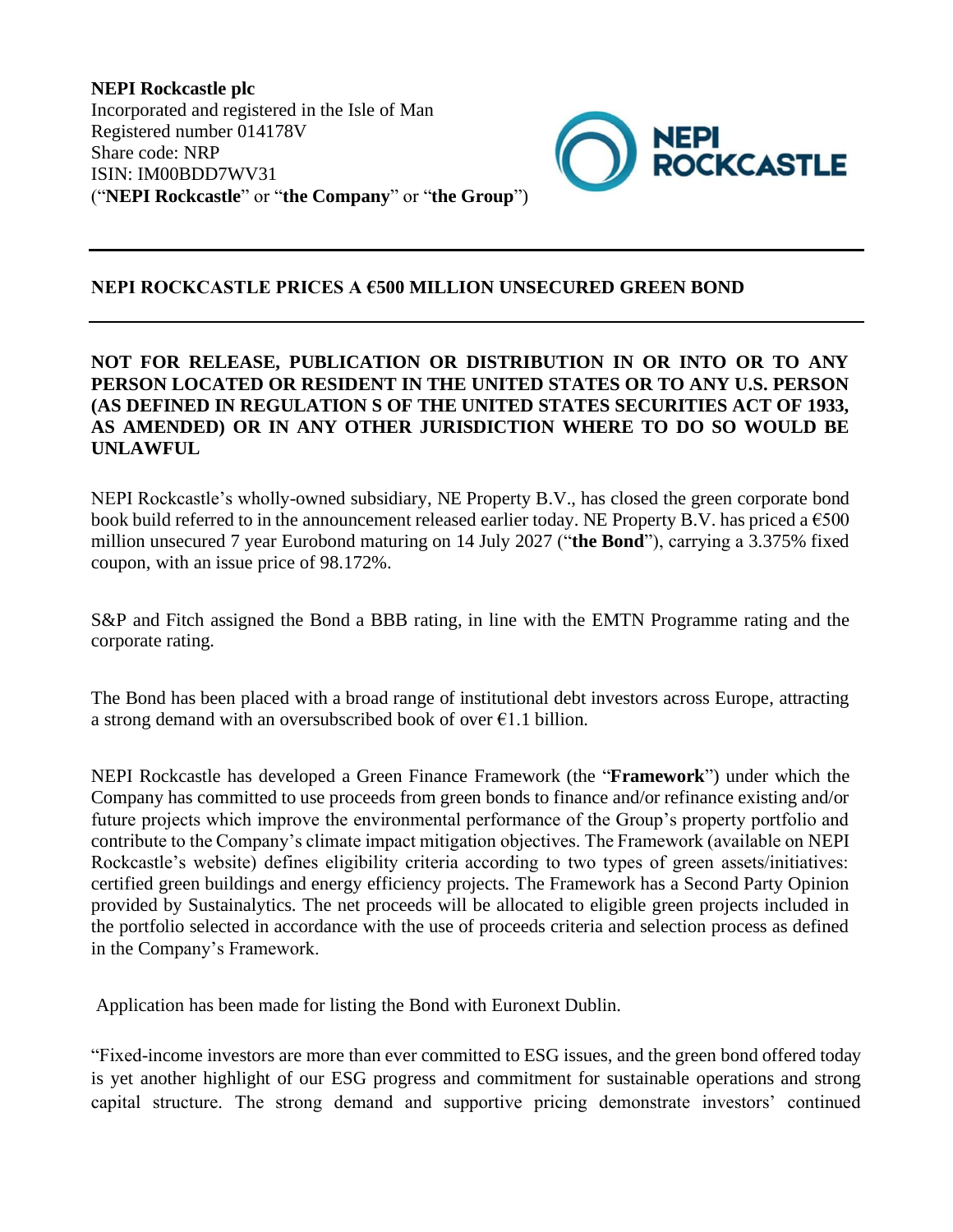confidence in NEPI Rockcastle's strategy and management team to weather the current environment." Mirela Covasa, CFO of NEPI Rockcastle.

*FCA/ICMA stabilisation applies. Manufacturer target market (MIFID II product governance) is eligible counterparties and professional clients (all distribution channels) only. No PRIIPs key information document (KID) has been prepared as not available to retail in EEA or UK.*

*The distribution of this announcement and the offering of the notes (the "Notes") to which this announcement relates may be restricted by law in certain jurisdictions and therefore persons into whose possession this announcement comes should inform themselves about and observe any such restrictions. Any failure to comply with these restrictions could result in a violation of the laws of any such jurisdiction.* 

*This announcement is an advertisement and is not a prospectus for the purposes of Regulation (EU) 2017/1129 (the "Prospectus Regulation").* 

*The base prospectus relating to the EUR3,000,000,000 Guaranteed Euro Medium Term Note Programme of NE Property B.V. guaranteed by NEPI Rockcastle plc and the final terms relating to the Notes, when published, will be available at:<https://nepirockcastle.com/> and/or [www.ise.ie.](http://www.ise.ie/) NEPI Rockcastle's Green Financing Framework is available at[:https://nepirockcastle.com/wp](https://nepirockcastle.com/wp-content/uploads/2020/07/NEPI-Rockcastle-Green-Finance-Framework_Final.pdf)[content/uploads/2020/07/NEPI-Rockcastle-Green-Finance-Framework\\_Final.pdf.](https://nepirockcastle.com/wp-content/uploads/2020/07/NEPI-Rockcastle-Green-Finance-Framework_Final.pdf) Second Party Opinion issued by Sustainalytics is available at: [https://nepirockcastle.com/wp](https://nepirockcastle.com/wp-content/uploads/2020/07/NEPI-Rockcastle-Green-Finance-Framework-Second-Party-Opinion.pdf)[content/uploads/2020/07/NEPI-Rockcastle-Green-Finance-Framework-Second-Party-Opinion.pdf.](https://nepirockcastle.com/wp-content/uploads/2020/07/NEPI-Rockcastle-Green-Finance-Framework-Second-Party-Opinion.pdf)*

*This announcement may be provided only to persons who are not U.S. persons (as defined in Regulation S ("Regulation S") under the United States Securities Act of 1933, as amended (the "Securities Act")) and are located outside the United States. This announcement may not be distributed, taken or transmitted in or into the United States, its territories or possessions, it may not be distributed, taken or transmitted in any other jurisdiction in which to do so would be unlawful and any forwarding, distribution or reproduction of this announcement in whole or in part is unauthorised. Failure to comply with this notice may result in a violation of the Securities Act, or the applicable laws of other jurisdictions. The Notes have not been and will not be registered under the Securities Act or with any securities regulatory authority of any State or other jurisdiction of the United States, and the Notes are subject to U.S. tax law requirements. Subject to certain exceptions, the Notes may not be offered or sold or delivered within the United States or to, or for the account or benefit of, U.S. persons (as defined in Regulation S). There will be no public offer of the Notes in the United States or in any other jurisdiction.*

*In member states of the European Economic Area, this announcement is directed only at persons who are "qualified investors" within the meaning of the Prospectus Regulation.*

*In addition, this announcement is not being distributed to, and must not be passed on to, the general public in the United Kingdom and is not intended to be an invitation or inducement to engage in investment activity for the purpose of Section 21 of the Financial Services and Markets Act 2000 of the United Kingdom (as amended, the "FSMA"). In the United Kingdom (the "UK"), this announcement is directed only at persons (i) who have professional experience in matters relating to investments falling within Article 19(5) of the Financial Services and Markets Act 2000 (Financial Promotion) Order 2005, as amended (the "Financial Promotion Order"), (ii) who are high net worth entities, and other persons to whom it may lawfully be communicated, falling within Article 49(2) of the Financial Promotion Order, or (iii) to whom an invitation or inducement to engage in investment activities within the meaning of section 21 of the FSMA in connection with the issue or sale of any Notes may otherwise lawfully be communicated or caused to be communicated (all such persons together being referred to as "relevant*